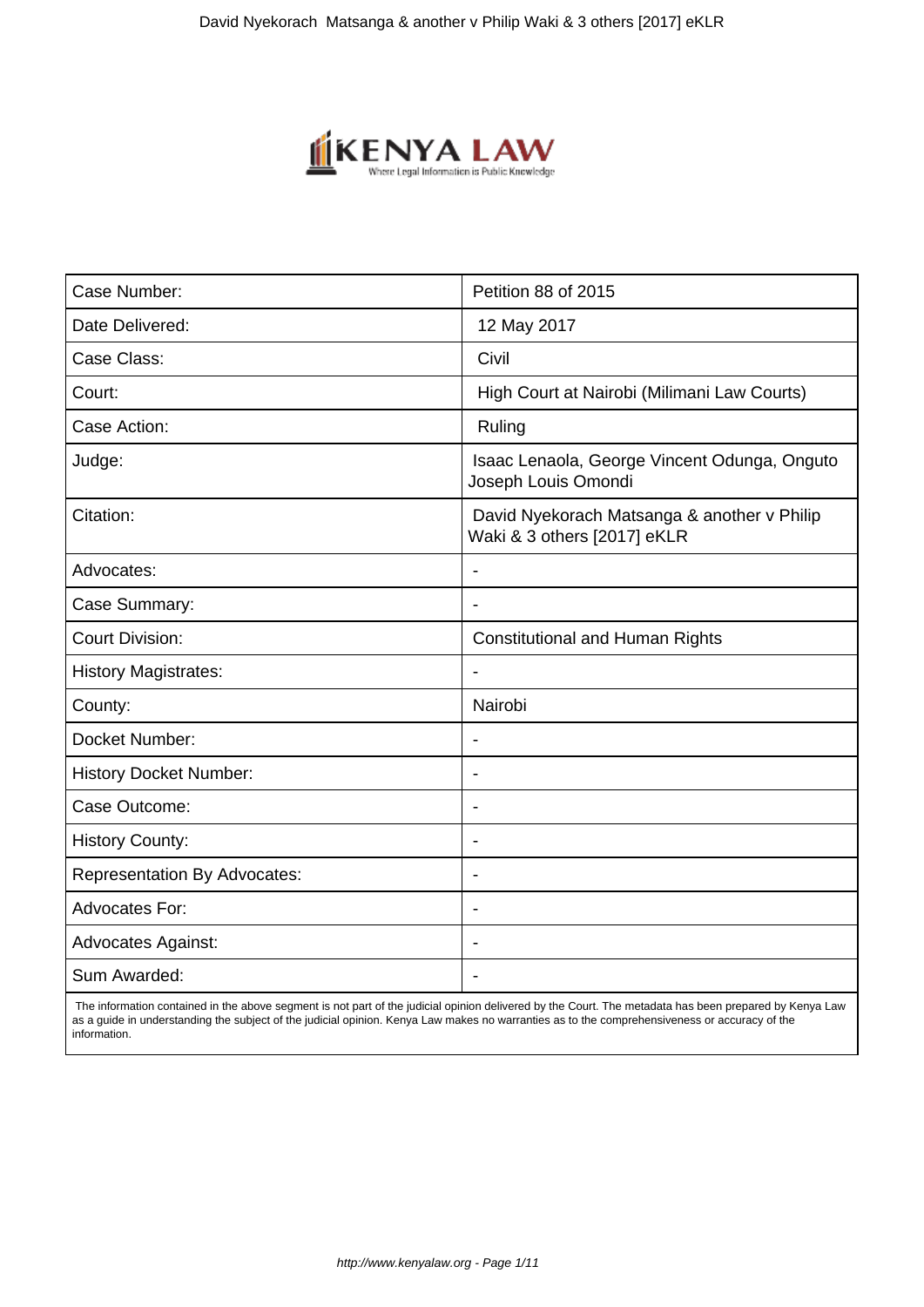# **REPUBLIC OF KENYA**

# **IN THE HIGH COURT OF KENYA AT NAIROBI**

# **CONSTITUTIONAL & HUMAN RIGHTS DIVISION**

## **PETITION NO. 88 OF 2015**

## **BETWEEN**

**DAVID NYEKORACH MATSANGA.......................................................….............1ST PETITIONER**

**JOHN MUIRURI KIMANI .............................................................................................2ND PETITIONER**

## **VERSUS**

| THE ATTORNEY GENERAL……………………………………………………………………………3 <sup>RD</sup> RESPONDENT |  |
|-----------------------------------------------------------------------------|--|

**AND**

**MYOT WELFARE ASSOCIATION**

**KALENJIN COUNCIL OF ELDERS) ................................................................INTERESTED PARTY** 

## **RULING**

#### **Introduction**

1. The Petition herein was filed on 10<sup>th</sup> March 2015. Promptly, the 1<sup>st</sup> Respondent reacted upon service and filed a notice generally objecting to the propriety and merit of the Petition. The Notice of Preliminary Objection was filed on 18<sup>th</sup> March 2015. It was prolix. It delimited some thirteen grounds, focusing on both the Petition and the Notice of Motion application which had been simultaneously filed with the Petition. The grounds are reprised variously in the following paragraphs.

2. The Petition itself, though brief, was embellished with innumerable annexes and attachments to the supporting affidavits. The Petitioners now seek to amend the Petition and have accordingly sought our permission. The application for leave to amend was itself filed on 16<sup>th</sup> June 2016 and there is a temptation to suppose that the Notice of Preliminary Objection prompted the application.

3. We will consider both the Notice of Preliminary objection as well as the interlocutory application for leave to amend.

## **Factual matrix**

4. The background facts are not in contest and may be retrieved (largely but not wholly) from the Petition itself. The facts may be stated in summary as follows.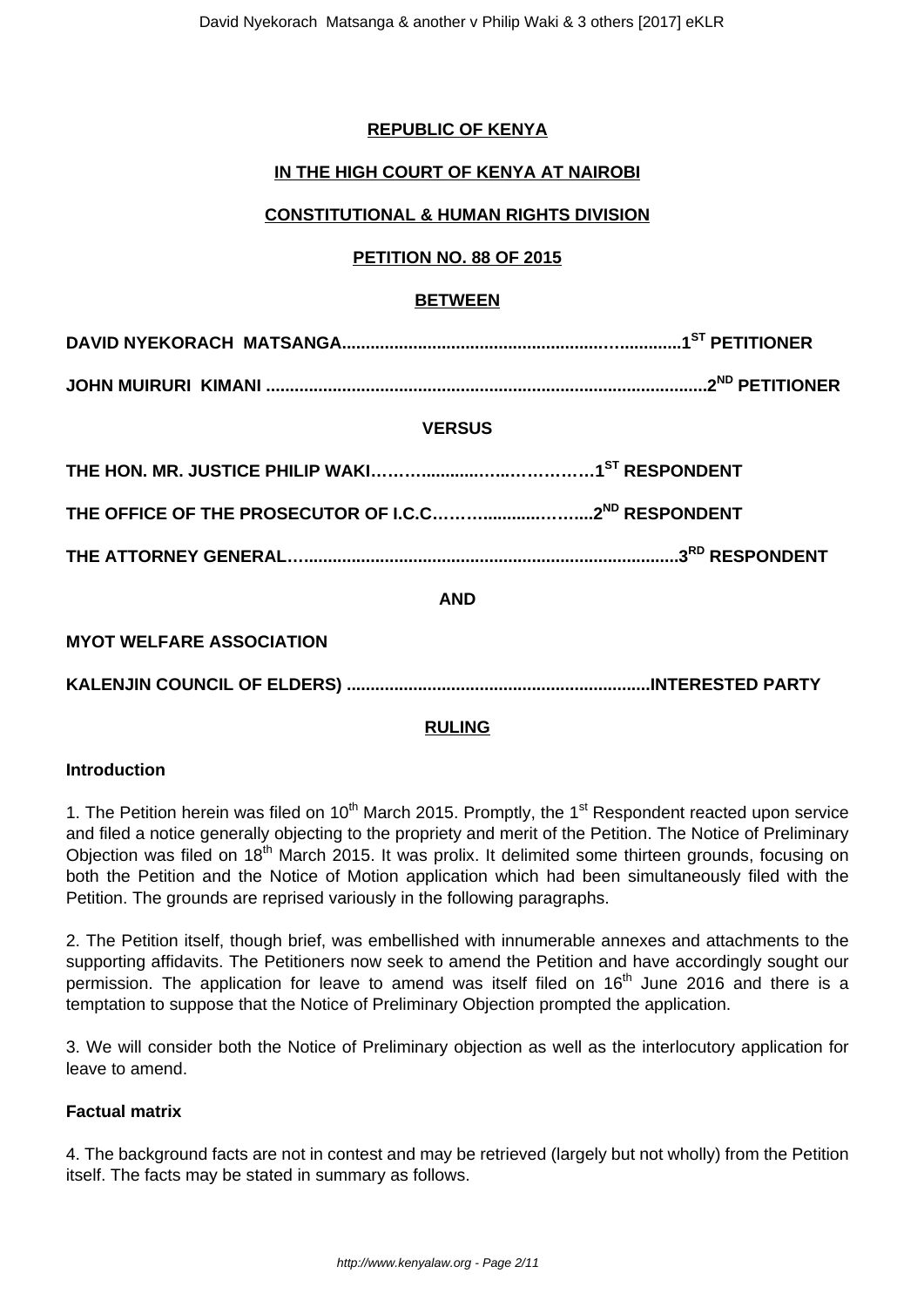5. In December 2007 our country held the general elections. The presidential results were disputed. Post electoral violence ("PEV") erupted on or about 29 December 2007 once the results were announced. The whole world wondered. Africa reacted and assembled a team of eminent persons. A panel of eminent African personalities chaired by Dr. Kofi Annan was appointed to intercede and mediate, and help return the country to normalcy. Assisted by Mr. Benjamin Mkapa and Mrs. Graca Machel, a retired President of Tanzania and former first lady of South Africa respectively, Dr. Annan as Chairman of the Panel quickly brought the lead protagonists in the conflict to a round table.

6. After nearly two months of dialogue, an accord was struck. Violence ceased. A coalition government was to be formed. Four main agenda were formulated to be addressed with a view to averting any future PEV. Various institutions and commissions were to tackle agenda Item no. 4. A Commission of Inquiry into Post Election Violence (CIPEV) was constituted having been so recommended by the panel. The CIPEV was constituted under the Commissions of Inquiry Act (Cap 102) ("The Act"). The gazette Notice No. 4473 of 2008 formally established the CIPEV. The 1<sup>st</sup> Respondent herein was appointed the chairman assisted by two other commissioners. The CIPEV's terms of reference were clear: investigate the PEV, investigate actions or omissions of state security agencies and perform any other task deemed necessary to fulfil the two core terms of reference.

#### 7. The Act guided the CIPEV.

8. Sworn in on 3<sup>rd</sup> June 2008, the CIPEV embarked on the journey and completed its work in October 2008. The CIPEV then handed over a report to the then President and Prime Minister of the Republic of Kenya. The CIPEV also presented a sealed envelope containing names of people suspected to have chaperoned the 2007/8 PEV to Dr. Koffi Annan. Six Kenyans were later indicted and arraigned before the International Criminal Court. All were ultimately on diverse dates acquitted of the crimes they were charged with.

9. It is the envelope, the secret envelope, that prompted the filing of the Petition. The Petitioners basically seek to enforce the right to information, the right to know, and have sued not just the  $1<sup>st</sup>$ Respondent in his capacity as chair of CIPEV but also the office of the Prosecutor, International Crimes Court and the Attorney General.

#### **Leave to amend**

10. We will first deal with the application for leave to amend the Petition.

11. The application for leave to amend formally seeks to enjoin and reflect the 2<sup>nd</sup> petitioner and also to add an additional prayer.

12. Rule 18 of the Constitution of Kenya (Protection of Rights and Fundamental Freedoms) Practice and Procedure Rules 2013 grants the court an unlimited discretion to consider and if necessary grant permission to any party wishing to amend its pleadings. The amendment may be allowed at any stage of the proceedings.

13. We have looked at the intended amendments and we see no real prejudice that may be occasioned to the Respondents if the permission to amend is granted. We do not deem it that the nature of the claim will be substantially altered. Even though the application was lodged only after the preliminary objection had been filed, we did not hear the Respondents to strongly oppose the application or even suggest mala fides on the part of the Petitioners to suggest warrant a second thought. Amendments ought to be freely allowed if they tend to assist in resolving the issues in dispute . In the instant case, we hold the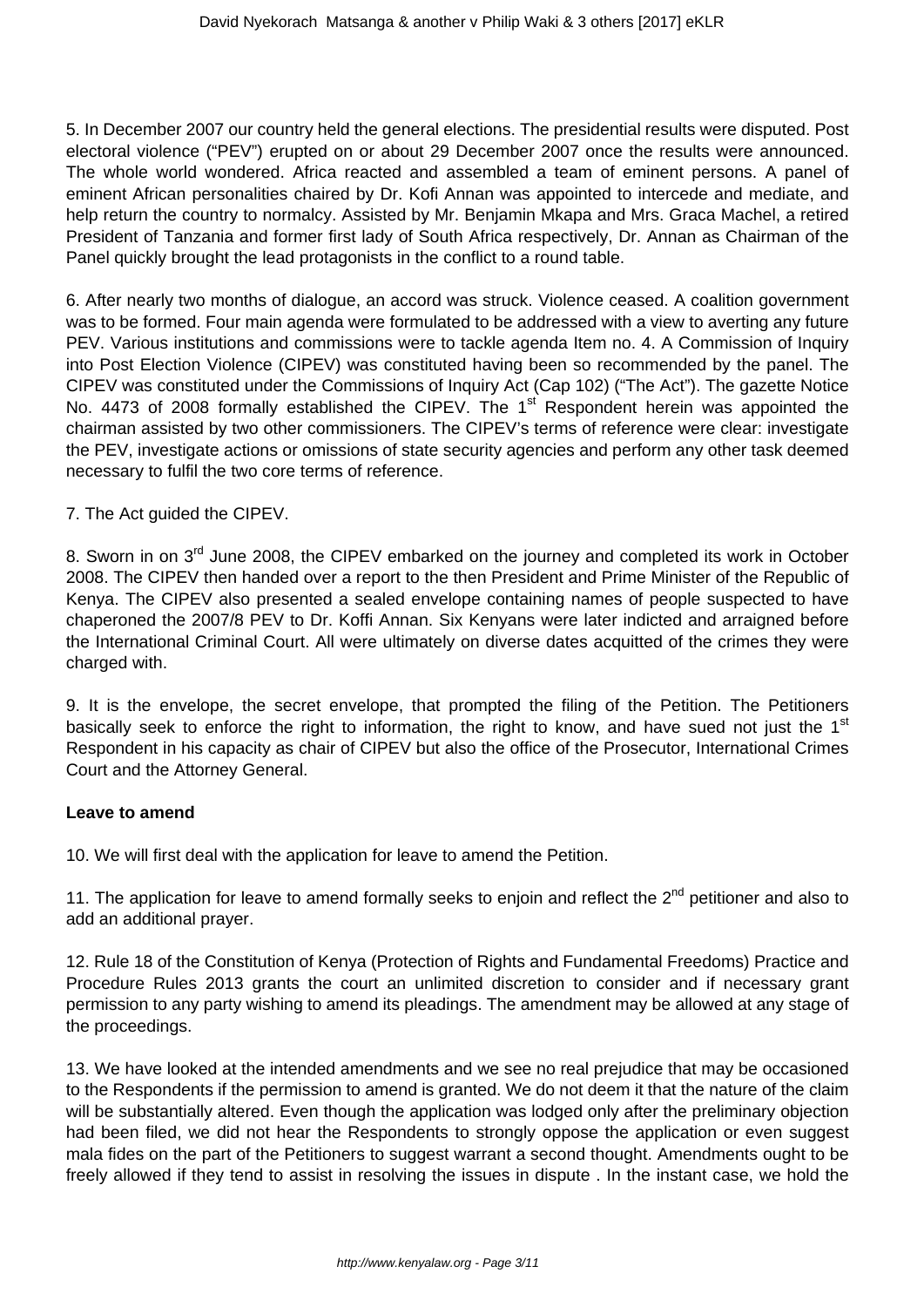view that the permission to amend ought to be allowed and we do so.

## **The Preliminary Objection**

14. Though wordy, we understood the preliminary objection majorly to be of the following effect:

a. That the Petition herein is an abuse of the process of the court as there is pending a similar court action filed in the High Court at Mombasa. The pending cause is Misc. Civil Application No. 368 of 2010 **Kepha Mwebi –v- Hon. Justice Philip Waki & Others.**

b. That the 1<sup>st</sup> Petitioner has no locus standi to bring and maintain the Petition as he is not a citizen of Kenya.

c. That the CIPEV as established under the Act was only duty bound to submit its report to the President and Panel of eminent African personalities and having done so and the report having also been placed and adopted by both the Cabinet and the National Assembly, the report is a property of those institutions, namely the Presidency, the Cabinet and the National Assembly and no person can compel the production of documents held by the said institutions through an action against other persons.

d. That the CIPEV is defunct and no orders may issue against it or any of its former commissioners and that Section 14 of the Act (Cap 102) insulates commissioners from civil action or suits.

e. Finally, that the Petitioners have not stated the rights or fundamental rights which they seek to protect and that in any event the report by the CIPEV which the Petitioners seek was submitted prior to the promulgation of the Constitution 2010 and the provisions of the Constitution 2010 would not apply retrospectively in the instant case.

## **Arguments in Court**

15. Mr. D. Okoth urged the 1<sup>st</sup> Respondents' case while the Petitioners were represented by Mr. Waithaka and the 3<sup>rd</sup> Respondent by Mr. Mwangi Njoroge. Mr. William Arusei argued the Interested Party's case. All the parties filed written submissions.

# 1<sup>st</sup> Respondent's submissions

16. Mr. Okoth submitted that the 1<sup>st</sup> Respondent who is a sitting judge of the Court of Appeal of Kenya had wrongly been sued and that only one, of the twelve reliefs sought by the Petitioners, concerned and touched on the 1<sup>st</sup> Respondent. To this, counsel added that the reliefs sought were basically Article 35 reliefs as to the right to information yet the 1<sup>st</sup> Petitioner was not a Kenyan citizen to be able to enforce any right under Article 35. Additionally Article 35 could not be applied retrospectively as the CIPEV completed and discharged its mandate prior to the promulgation of the Constitution 2010.

17. Mr. Okoth then submitted that the  $1<sup>st</sup>$  Respondent was not the commission and as a commissioner the 1<sup>st</sup> Respondent was shielded from any civil action in his capacity as chairman of the commission or as commissioner.

18. To further his argument that the Petition was an abuse of process in so far as it was pegged on Article 35 and brought by the Petitioners without disclosing the interest or right sought to be protected, counsel referred to the two cases of **Famy Care Ltd v Public Procurement Administrative Review Board & Another [2012]eKLR** and the **Nairobi Law Monthly Company Ltd v Kenya Electricity**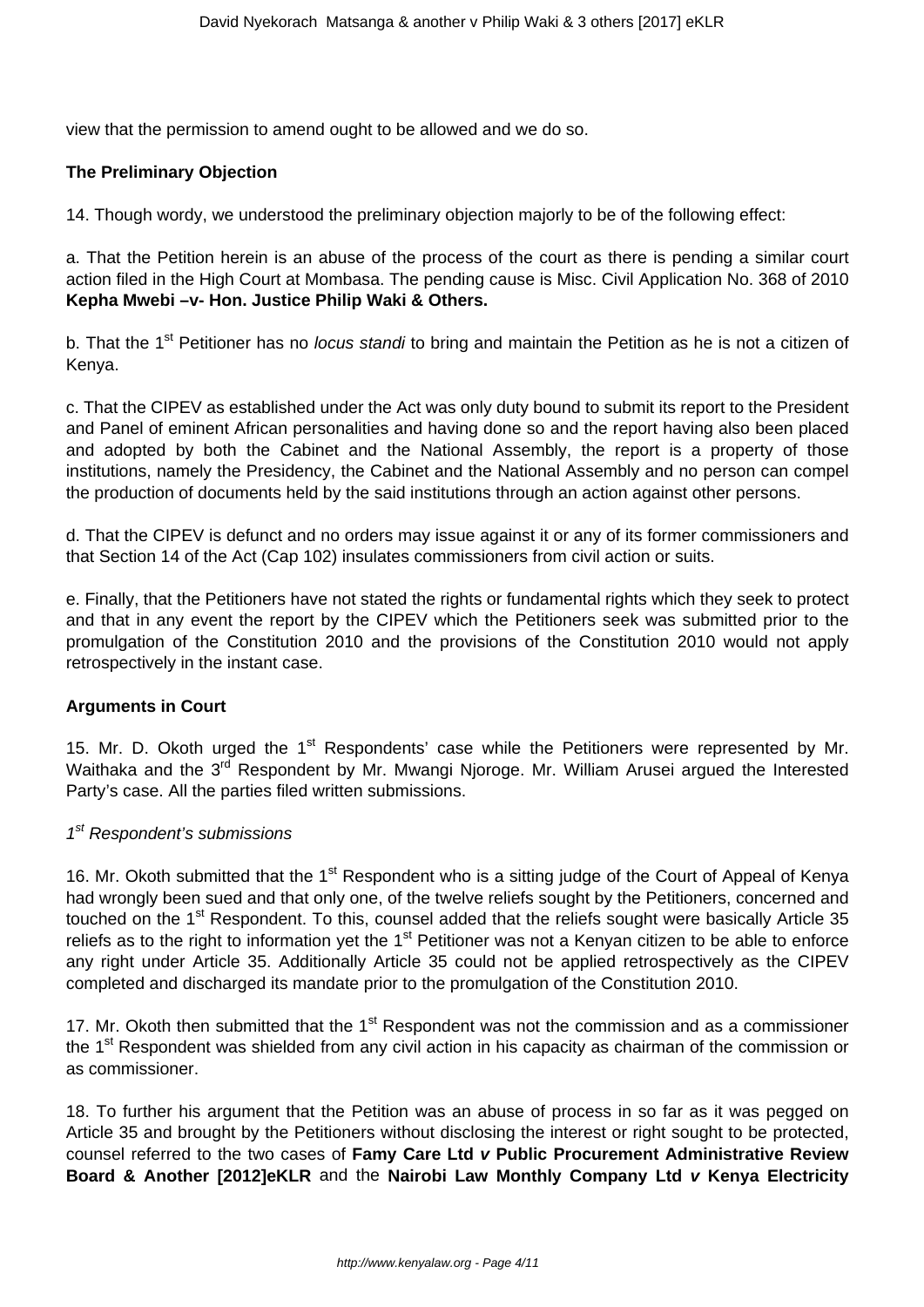**Generating Co & 2 Others [2013]eKLR** where the court held that the right to freedom of information is limited, under Article 35, to Kenyan citizens only and not even to juridical persons.

19. Mr. Okoth also referred the court to the case of **Duncan Otieno Waga v Attorney General [2012]eKLR** for the proposition that the rights and freedoms guaranteed and protected by the Constitution could not be applied retrospectively. And, with regard to the 1<sup>st</sup> Respondent's immunity, counsel referred to Section 14 of the Act and submitted that the Petitioners had not illustrated any bad faith on the part of the  $1<sup>st</sup>$  Respondent.

20. Finally, on the issue of sub judice, Counsel relied on the case of **Manfred Walter Schmitt & Another v Attorney General & 3 Others** for the proposition that where a suit was already existing and pending resolution by the High Court, a party could not on the basis of the same facts move the court through a constitutional petition.

21. Mr. Okoth concluded by submitting that the Preliminary Objection was rightfully and correctly before the court as it met the threshold set in the oft-cited case of **Mukisa Biscuit Manufacturing Co. Ltd –v-West End Distributors Ltd [1969] EA 696** and echoed in various cases including the decision by the Supreme Court of Kenya in **Hon. Lady Justice Kalpana Rawal –v- The Judicial Service Commission & 5 Others SCK Civil Application No. 11 of 2016 (unreported)**.

#### Petitioners' submissions

22. Mr. Waithaka while opposing the Preliminary Objection commenced his submissions from where Mr. Okoth had stopped. Mr. Waithaka contended that the Preliminary Objection was not a Preliminary Objection stricto senso as it was pegged on various facts which were not agreed upon. Firstly, counsel contended that there was no agreement on whether there was one or two reports by the CIPEV or even what was 'the Report' for purposes of the CIPEV.

23. Counsel additionally contended that the  $1<sup>st</sup>$  Respondent was not before the court in his private capacity but rather as the chairperson of the now defunct CIPEV and action could only be commenced after the report had been handed over to the appointing authority. Counsel stated that the immunity of the commissioners of any commission constituted under the Act was not absolute but limited to actions undertaken in good faith.

24. Mr. Waithaka asked the court to avail substantive justice and "not limit the parties right to access justice" especially in view of the fact that the Petition raised weighty issues of public importance .Then, referring to Rule 5(b) of the Constitution of Kenya (Protection of Rights and Fundamental Freedoms) Practice and Procedure Rules 2013, counsel urged the court not to dismiss the Petition merely because there was non-joinder of some parties.

25. On the issue as to what report was submitted to the President by the CIPEV and subsequently approved by both the Cabinet and the National Assembly, Counsel stated that there were certain disputed facts as what was submitted was only a portion of the report, which fact the Respondents contest. As to whether the CIPEV was now defunct, Mr. Waithaka while conceding that it was defunct contended that the commissioners of the CIPEV were however recognizable persons who could be held responsible and accountable in law. The Petitioners' counsel however submitted, while referring to the case **Jersey Evening Post Ltd v Al Thai [2002] JLR 542** that the CIPEV was however not functus officio.

26. Counsel wound up his submissions by contending that the suit pending before the Mombasa High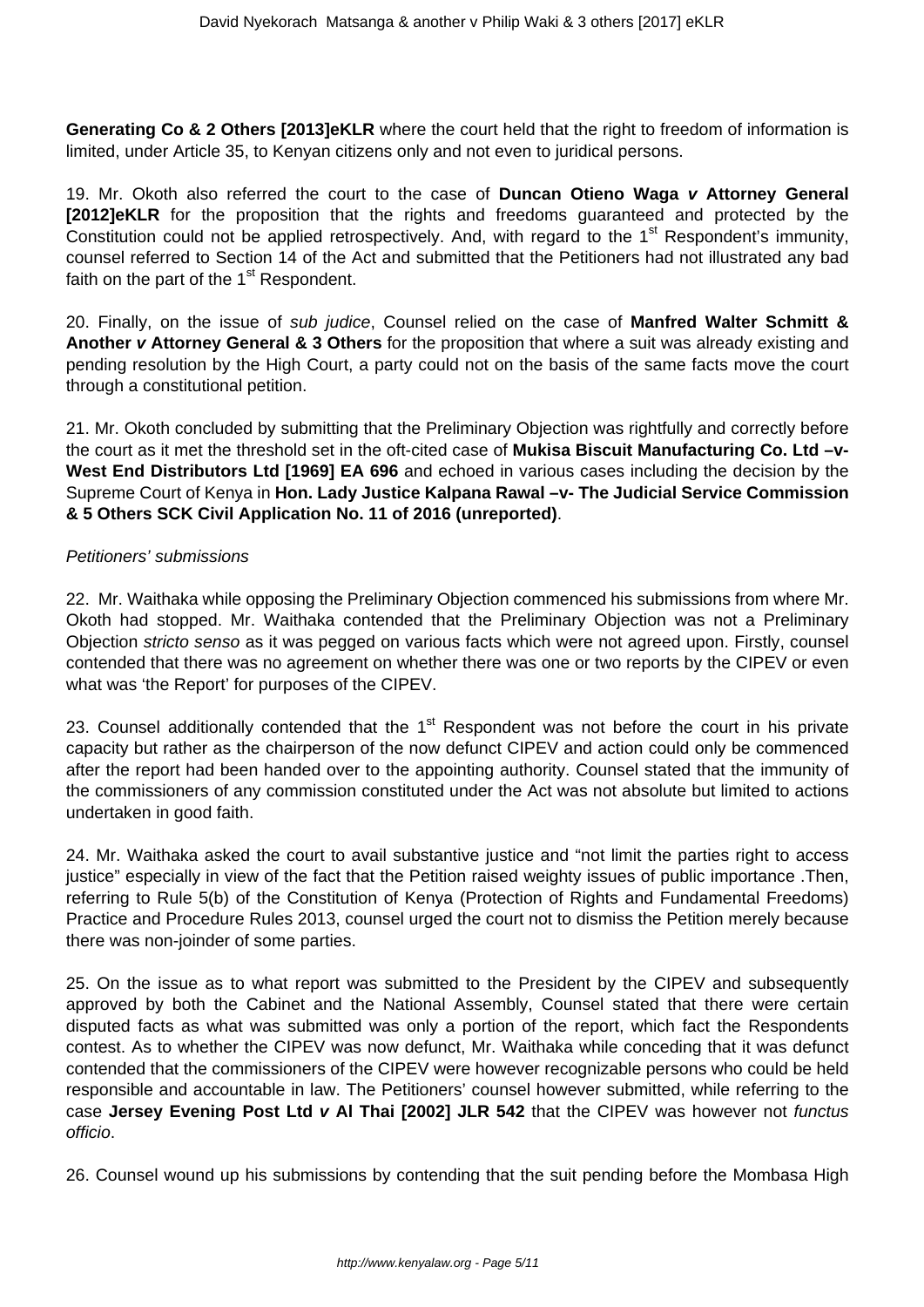Court was not sub judice and that in any event the two suits could always be consolidated.

#### Interested Party's Submissions

27. Mr. Arusei for the Interested Party held the view that the Petition raised substantive and weighty issues which ought to be dealt with substantively and on merit rather than by way of a Preliminary Objection.

28. Counsel also submitted that the instant Preliminary Objection failed to meet the test of Preliminary Objections as it did "not amount to a pure point of law" and various facts were in issue. Counsel cited the cases of **Mukisa Biscuit Manufacturing Co. Ltd v West End Distributors Ltd [1969] EA 696** and also **Nitin Properties Ltd v Singh Kalsi & Another CA Civil Appeal No. 132 of 1989 [1995] eKLR.** According to Mr. Arusei most of the facts were beings contested and had to be first ascertained and determined by court.

29. Counsel further submitted that the  $1<sup>st</sup>$  Respondent or any Commissioner acting under a commission appointed pursuant to the provisions of the Act, did not enjoy an absolute immunity. The exception was well founded where a commissioner acted in bad faith and this was a matter of evidence. Secondly, in Mr. Arusei's view, there was also the issue of public interest. In this respect, counsel stated that the 1<sup>st</sup> Respondent was not immune to constitutional litigation.

30. Finally, it was submitted by Counsel for the Interested Party that the enforcement of the Bill of rights could take a retroactive approach. For this proposition, Mr Arusei relied on the cases of **Maisha Nishike Ltd v The Permanent Secretary Ministry of Lands & 5 Others [2013] eKLR** and also on the Supreme Court of Kenya's decision in **Samuel Kamau Macharia & another –v- Kenya Commercial Bank Ltd & 2 Others SCK Appl. No. 2 of 2011.** Counsel also urged the court not to take the drastic step of striking out the Petition when it could well be fully revived through amendments.

## **Discussion and Determination**

31. The 1<sup>st</sup> Respondent has asked us to strike out the Petition *in limine* for an array of reasons.

32. It is stated that the Petitioners do not have a right to the reliefs sought. It is also stated that there exists a similar suit before the High Court in Mombasa. It is further stated that the Report of the CIPEV was to be handed over to the President and nobody else, so the  $1<sup>st</sup>$  Respondent having handed over the report to the President cannot be compelled to hand over another report or the same report. It is stated that the report was made by the Commission and not the 1<sup>st</sup> Respondent. It is additionally stated that the report is now in the custody of the President and the Panel of eminent African personalities and not the 1<sup>st</sup> Respondent. It is stated that a report held by the President cannot be compelled to be handed over by another person. It is stated that the CIPEV is defunct and further that its commissioners are immune from any suits or cases. It is also stated that the Constitution cannot be applied retrospectively. It is also stated that the 1<sup>st</sup> Petitioner has no locus standi to bring the instant Petition. Finally, it is stated that the Petitioners have failed to disclose the rights or freedoms they seek to enforce or protect by the information they seek.

33. The Petitioners and the Interested Party have foremost contested the objections raised. Both the Petitioners and the Interested Party contend that the objections cannot stand as objections in limine in view of the very clear guidelines on what constitutes a preliminary objection.

34. We quickly turn to the question whether we have before us a preliminary objection proper.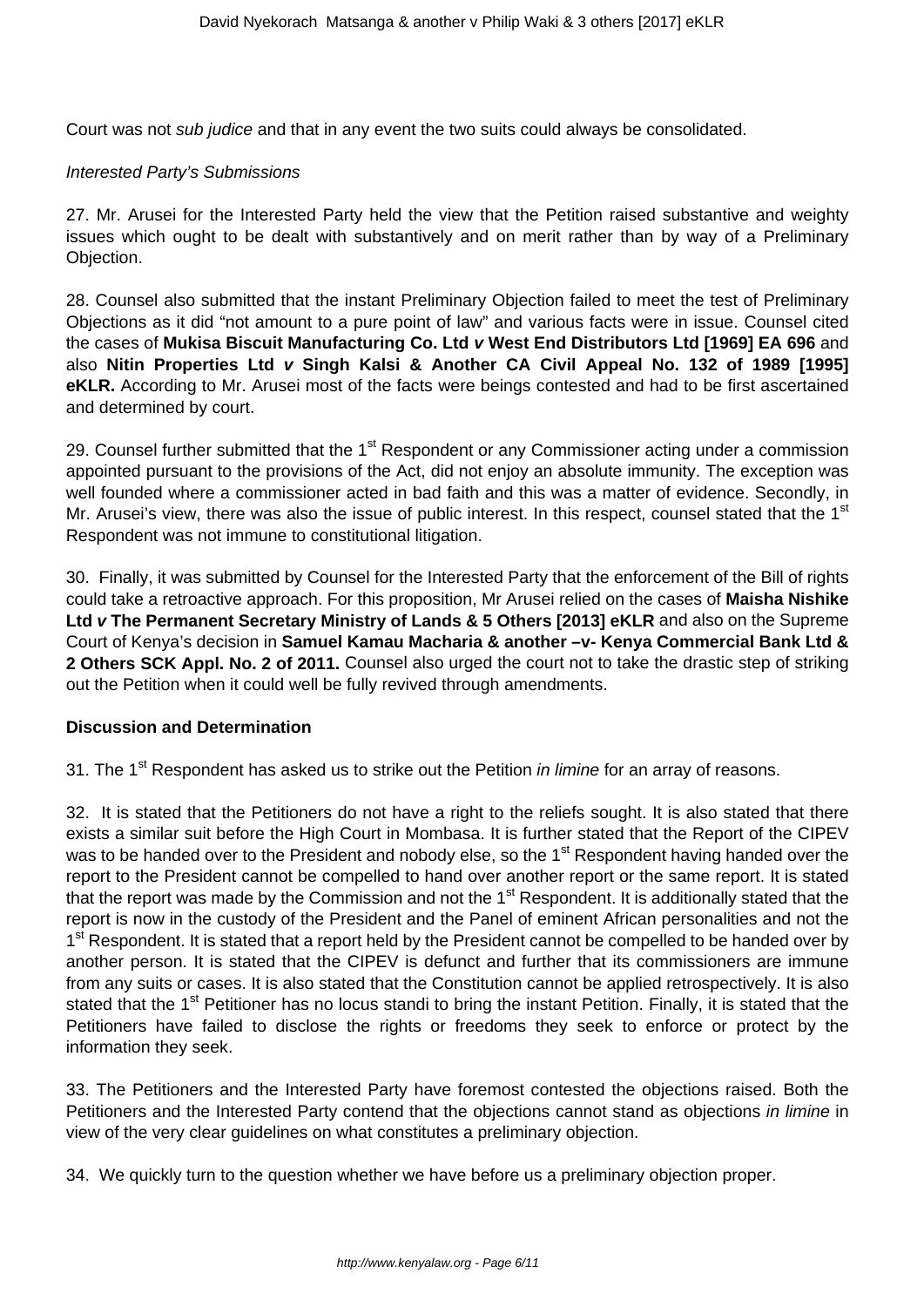## **Of preliminary objections**

35. Traditionally, the case of **Mukisa Biscuit Manufacturing Co Ltd v West End Distributors Ltd [1969] EA 696** has been the watershed as to what constitutes preliminary objections. The Court of Appeal in **Nitin Properties Ltd v Singh Kalsi & another [1995]eKLR** also pellucidly captured the legal principle when it stated as follows:

**"....A Preliminary Objection raises a pure point of law, which is argued on the assumption that all the facts pleaded by the other side are correct. It cannot be raised if any fact has to be ascertained or if what is sought is the exercise of judicial discretion...."**

This statement of the law has been echoed time and again by the courts: see for example, **Oraro –v-Mbaja [2007] KLR 141.**

36. In **Hassan Ali Joho & another -v- Suleiman Said Shabal & 2 Others SCK Petition No. 10 of 2013 [2014] eKLR** the Supreme Court stated that

**"......a preliminary objection consists of a point of law which has been pleaded or which arises by clear implication out of pleadings and which if argued as a preliminary point may dispose of the suit".**[emphasis ours]

37. Much more recently, the Supreme Court again reconsidered the position of parties resorting to the use of preliminary objections and pronounced itself as follows in the case of **Independent Electoral & Boundaries Commission –v- Jane Cheperenger & 2 Others [2015] eKLR.** 

**"[21] The occasion to hear this matter accords us an opportunity to make certain observations regarding the recourse by litigants to preliminary objections. The true preliminary objection serves two purposes of merit: firstly, it serves as a shield for the originator of the objection—against profligate deployment of time and other resources. And secondly, it serves the public cause, of sparing scarce judicial time, so it may be committed only to deserving cases of dispute settlement. It is distinctly improper for a party to resort to the preliminary objection as a sword, for winning a case otherwise destined to be resolved judicially, and on the merits."** [emphasis ours]

38. The Supreme Court thus laid it clear that the focus ought to be both the purpose as well as the nature of the preliminary objection. If it will serve the public purpose of sparing the sparse judicial time and also militate against profligate deployment of time and other resources then the court ought to entertain the preliminary objection. Of course, there is also the rider and caution that disputes are better off being resolved judicially, than summarily.

39. The same theme seems to run through subsequent Supreme Court decisions. The strict approach in **Mukisa Biscuits**' case seems therefore to have been given less prominence. In the recent case of **Kalpana Rawal & 2 Others v Judicial Service Commission & 6 Others [2016] eKLR** the Supreme Court stated that the examples of jurisdiction and limitation given by law J.A in the **Mukisa Biscuits'** case were but only examples of two grounds worthy of preliminary hearing and that a checklist approach to the test as to whether a matter merited and fell under the Mukisa Biscuits case was not in consonant with the spirit and letter of the Constitution. The court then proceeded to state that where the preliminary objection raised a "fundamental issue" (per Mutunga CJ) then as a matter of good order it was appropriate to have the issue settled first even if there were apparent factual conflicts.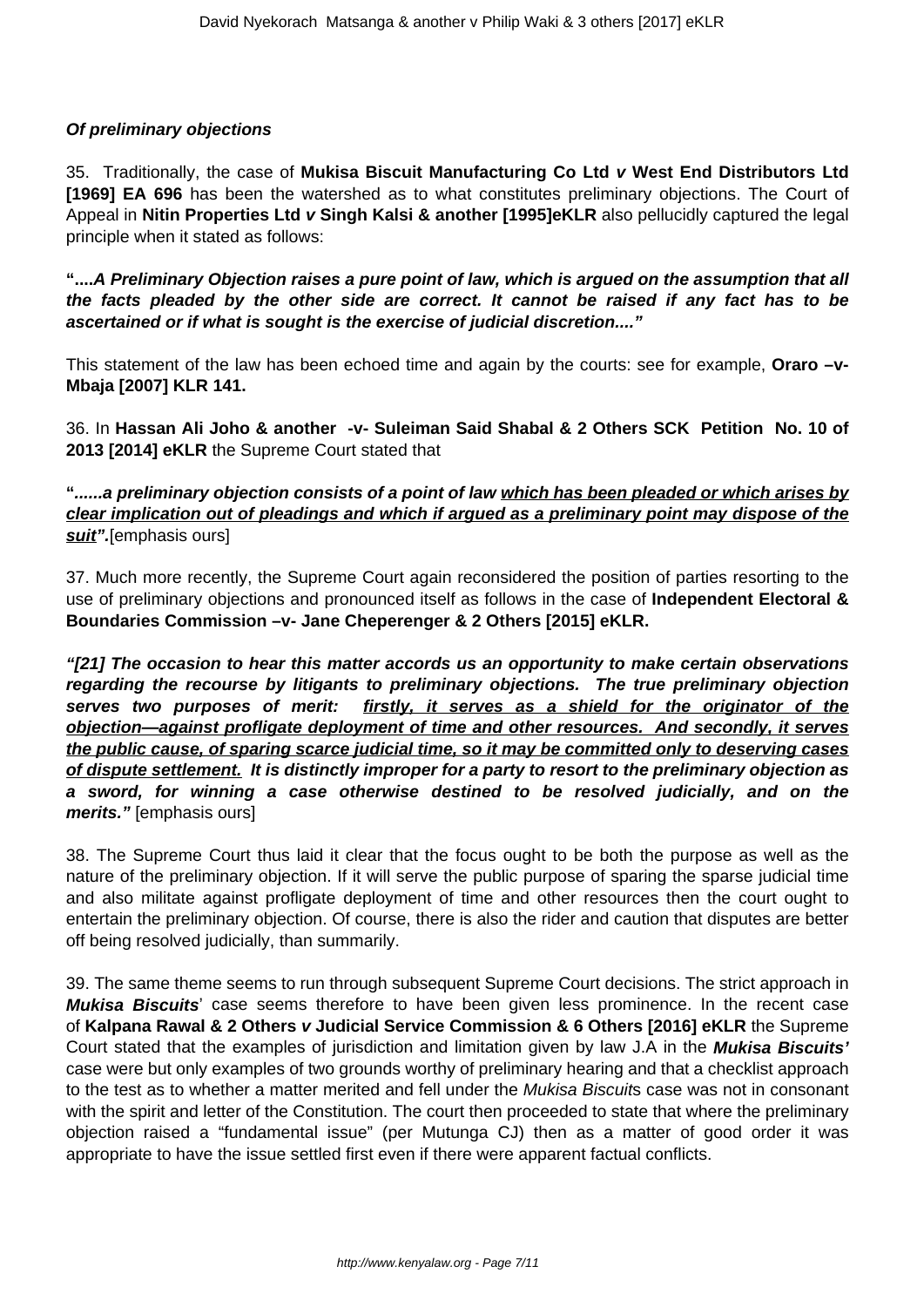40. Pursuant to Article 163(7) of the Constitution and with the requisite deference, we are obliged to adopt the more liberal approach by the Supreme Court.

41. We hold the view that when the 1<sup>st</sup> Respondent questions the 1<sup>st</sup> Petitioner's locus standing, it is a matter which ought to be resolved at a preliminary stage. Likewise, when the Respondents state that the 1<sup>st</sup> Respondent is immune from suits and further that the CIPEV is defunct and no suit against it may stand, then these are matters to be determined at a preliminary stage. Likewise, questions of res judicata or sub judice are best resolved at the very inception of any suit and by way of preliminary objection, to avoid profligate litigation and save the scarce judicial time.

42. As to whether a report or reports in the custody of the President or panel of eminent personalities ought to be released by another person, such are matters which ought not to be dealt with in a preliminary and summary manner.

## **Some undisputed facts**

43. The nub of the Petition is basically an envelop ( "the Envelope") handed over to the chair of the panel of eminent African Personalities by the 1<sup>st</sup> Respondent.

44. It is common cause that the 1<sup>st</sup> Respondent was the Chairman of the CIPEV. He was not alone. He had company in two other commissioners. They worked under clear terms of reference. They had timelines. When the time-lines were not met, they were extended. A report was compiled by the CIPEV. It was exhaustive. It was handed over to the President of the Republic of Kenya. The report referred to the Envelope. The Envelope was handed over to the chair of the panel of eminent African personalities who apparently handed it over to the  $2^{nd}$  Respondent. The Petitioners want to access the Envelope or its contents. Their Petition is about the right of access to information as enshrined under Article 35 of the Constitution.

**45.** The right of access to information is one crucial right. Article 35 of the Constitution guarantees it. The Article reads:

## **35. (1) Every citizen has the right of access to—**

## **(a) information held by the State; and**

**(b) information held by another person and required for the exercise or protection of any right or fundamental freedom.**

**(2) Every person has the right to the correction or deletion of untrue or misleading information that affects the person.**

**(3) The State shall publish and publicise any important information affecting the nation.**[emphasis added]

46. The right of access to information is now additionally promoted by the Access to Information Act 2016.International treaties and conventions have also always promoted the right of access to information.

47. Local jurisprudence on Article 35 and the enforcement thereof is clear and settled. In **Famy Care Limited v Public Procurement Administrative Review Board and Others [2013] e KLR** the court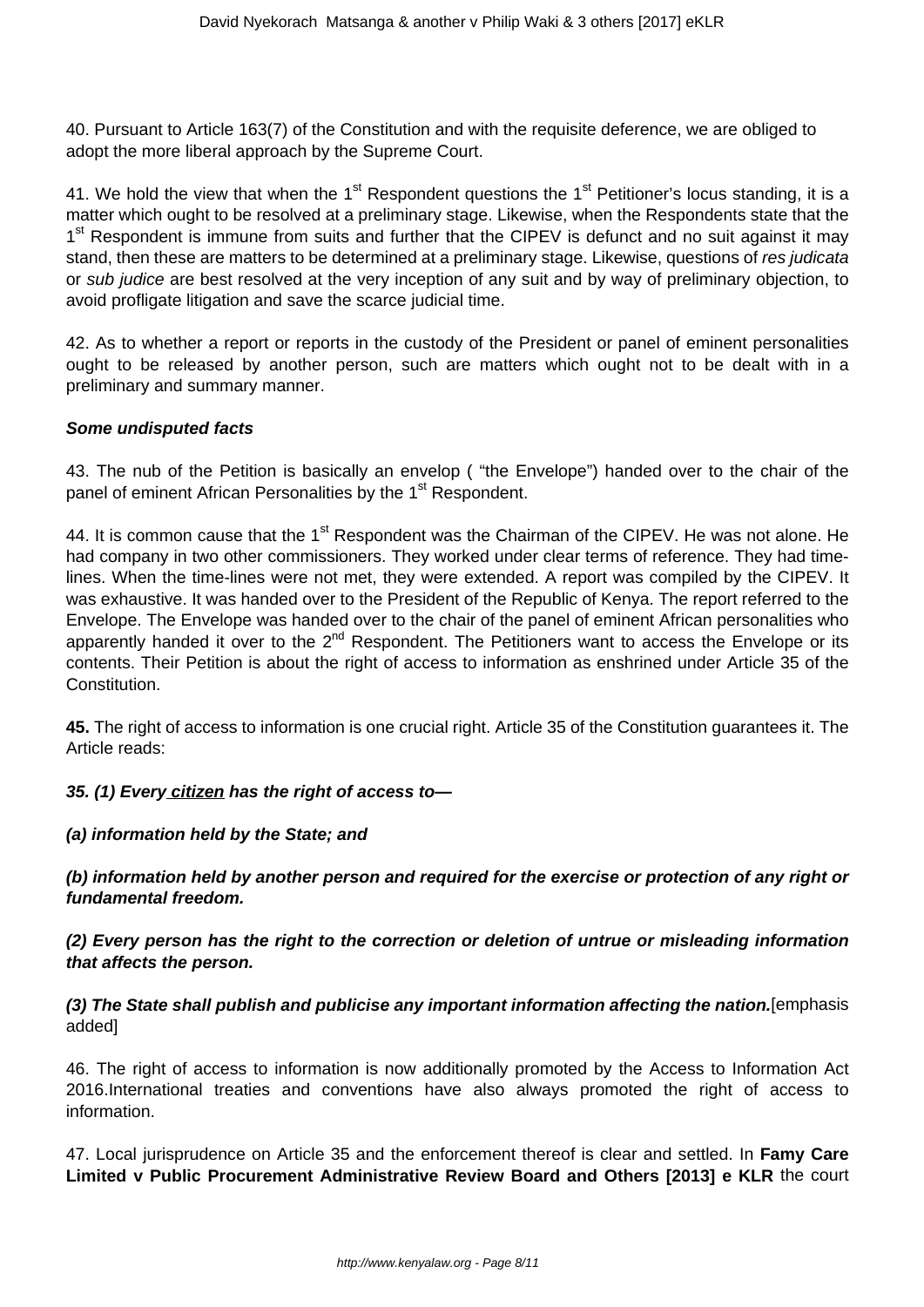stated thus.

**The right of access to information is one of the rights that underpin the values of good governance, integrity, transparency and accountability and the other values set out in Article 10 of the Constitution. It is based on the understanding that without access to information, the achievement of the higher values of democracy, rule of law, social justice set out in the preamble to the Constitution and Article 10 cannot be achieved unless the citizen has access to information."**

48.The Court went on to state that;

**The right of access to information is also recognized in international instruments to which Kenya is party. The Declaration of Principles of Freedom of Expression in Africa adopted by the African Commission on Human and Peoples' Rights (32nd Session, 17 – 23 October, 2002: Banjul, The Gambia) gave an authoritative statement on the scope of Article 9 of the African Charter on Human and Peoples' Rights which provides, "Every individual shall have the right to receive information." The Commission noted that right of access to information held by public bodies and companies will lead to greater public transparency and accountability as well as to good governance and the strengthening of democracy."** 

49. Then in **Nairobi Law Monthly Company Ltd v Kenya Electricity Generating Company & 2 others [2013] eKLR**, the court made it clear that;

**"… in order to facilitate the right to access to information, there must be a clear process for accessing information, with requests for information being processed rapidly and fairly, and the costs for accessing information should not be so high as to deter citizens from making requests.**

**However, this petition succeeds to the extent that I have found that the 1st respondent (Kenya Electricity Generating Company) has an obligation, on the request of a citizen, to provide access to information under Article 35(1)(a) of the Constitution. A natural person who is a citizen of Kenya is entitled to seek information under Article 35(1)(a) from the Respondent and the Respondent, unless it can show reasons related to a legitimate aim for not disclosing such** *information, is under a Constitutional obligation to provide the information sought."* **(Emphasis** added)

50. Enforcement of the right under Article 35, unlike other Bill of Rights Articles is limited to citizens. Only citizens have the locus, and not even juridical persons domiciled and incorporated in Kenya can claim or enforce this right.

51. In the context of the current case, it is not disputed that the  $1<sup>st</sup>$  Petitioner is not a citizen of the Republic of Kenya. He is though a resident of East Africa. In our view, his claim cannot stand in view of the various decisions by the local courts and the rather stable jurisprudence they have established. As a non-citizen, the 1<sup>st</sup> Petitioner could not commence and sustain the instant Petition. We so hold.

52. We now come to the question of the  $1<sup>st</sup>$  Respondent's immunity.

53. It is true that the 1<sup>st</sup> Respondent's immunity is only sustainable where the 1<sup>st</sup> Respondent was acting in good faith. That however is a matter, which in the circumstances of this case , would not be appropriately determined in limine by way of a preliminary objection.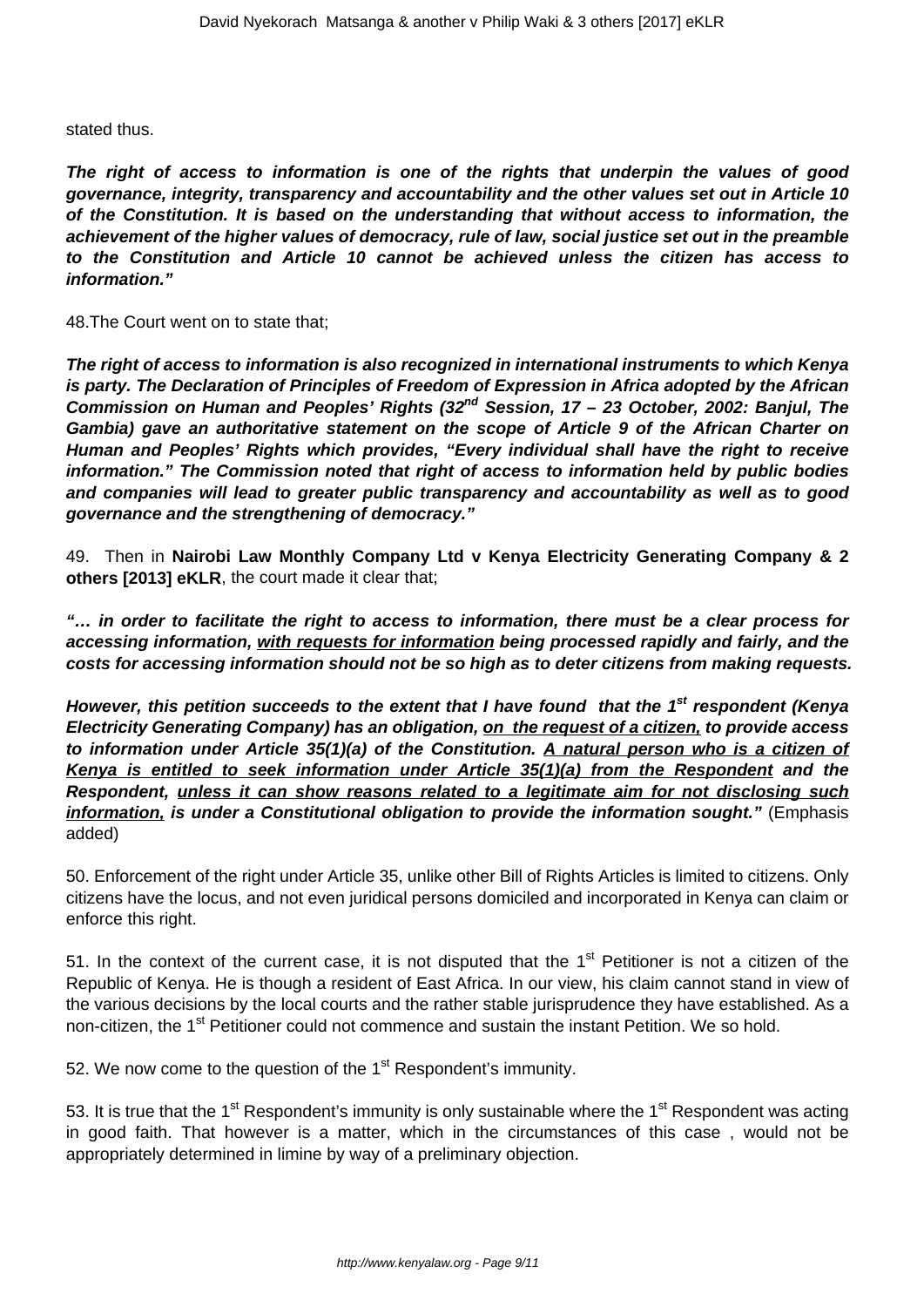54. With respect to the issue whether or not the CIPEV no longer exists, we only wish to refer to the decision by the Court of Appeal in **David Mugo T/A Manyatta Auctioneers vs. Republic Civil Appeal No. 265 of 1997** in which the Court held that where the body has ceased to exist but its decision is still enforceable, certiorari must issue to quash or nullify it. Accordingly the mere fact that CIPEV no longer exists does not necessarily bar the Court from quashing or nullifying its decision as long as it is shown that its decision is still capable of being implemented.

55. The issue that has bogged our mind is the applicability of Article 35 to the report of CIPEV. It is clear that prior to 2010, there was no equivalent of Article 35 in the retired Constitution. Dealing with a similar matter **Majanja J** in **Duncan Otieno Waga vs Attorney General Petition No 94 of 2012** expressed himself as hereunder:

**"I do not read the provision of the sixth schedule as entitling the court to retrospectively apply the constitution. The rights and obligations referred to are preserved to the extent that they can be enforced but determination of the nature and extent of those rights and obligations are determined in accordance with the legal regime existing at the time the right or obligation accrued. The acts of the respondent in relation to the petitioner must therefore be construed by reference to the former constitution particularly section 82 which prohibits discrimination.**

**Counsel for the petitioner has also referred to the provisions of Article 23(1) and 165 which read together entitle any person to apply to the court for redress where his or her fundamental rights and freedoms are threatened, violated or infringed. These provisions entitle this court to adjudicate violation of the constitution but they do not empower the court to apply the constitution retrospectively."**

## (See also **B.A & Another V Standard Group Limited & 2 Others [2012] eKLR**)

56. Apart from that it is clear from Article 35 of the Constitution that it applies to information held by the State or if held by an individual, must be shown to be required for the exercise or protection of any right or fundamental freedom. From the material placed before us it is clear that what is sought from the 1<sup>st</sup> Respondent is not information held by the State. It is also not alleged that the Petitioners require the information sought for the purposes of the exercise or protection of any right or fundamental freedom. In other words, there is no cause of action disclosed against the 1<sup>st</sup> Respondent. As stated in **Sebaggala vs. Attorney General and Others [1995-1998] EA 295** it was held that:

**"A "cause of action" means every fact, which, if traversed, it would be necessary for the plaintiff, to prove in order to support his right to a judgement of the Court. In other words, it is a bundle of facts which taken with the law applicable to them gives the plaintiff a right to relief against the defendant. It must include some act done by the defendant since in the absence of such an act no cause of action can probably accrue. It is not limited to the actual infringement of the right sued on but includes all the material facts on which it is founded. It does not comprise evidence necessary to prove the facts but every fact necessary for the plaintiff to prove to enable him to obtain decree. Everything, which is not proved, would give the defendant a right to an immediate judgement must be part of the cause of action. It is, in other words, a bundle of facts, which it is necessary for the plaintiff to prove in order to succeed in the suit. But it has no relation whatever to the defence which may be set up by the defendant, nor does it depend upon the character of the relief prayed for by the plaintiff. It is a media upon which the plaintiff asks the court to arrive at a conclusion in his favour. The cause of action must be antecedent to the institution of the suit."**